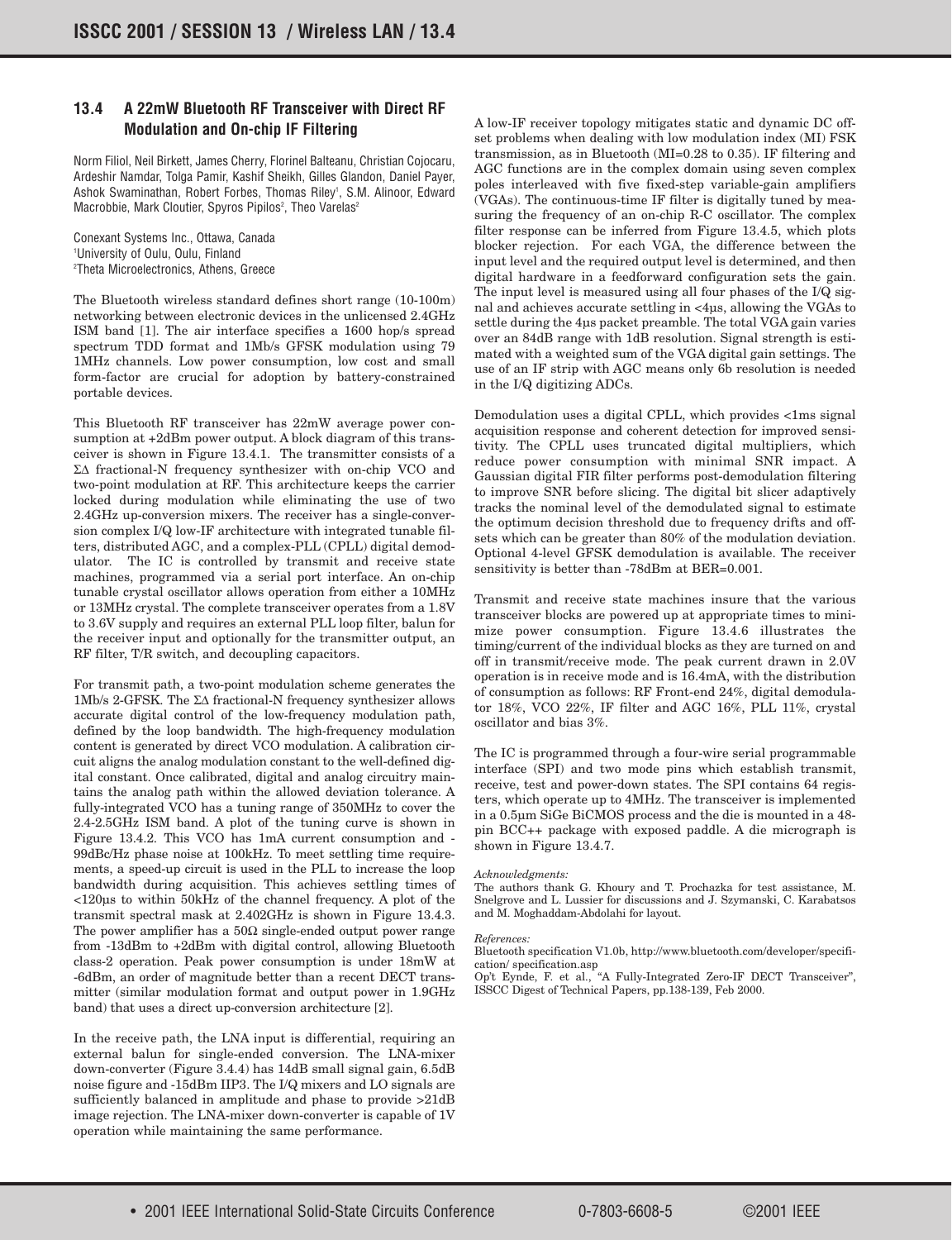

• 2001 IEEE International Solid-State Circuits Conference 0-7803-6608-5 ©2001 IEEE